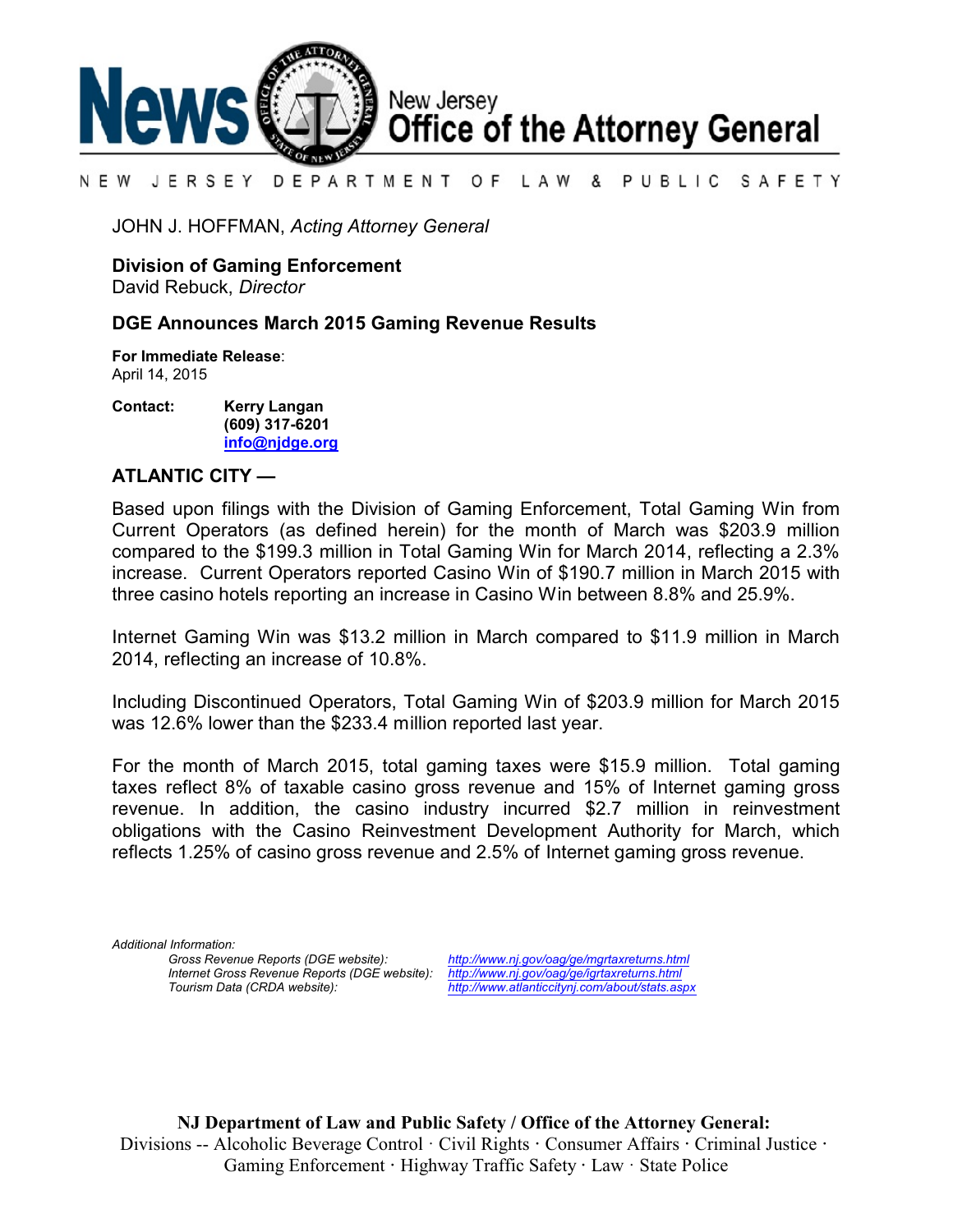# **MARCH 2015 STATISTICS**

| <b>GAMING WIN INFORMATION</b>                 |                                      |               |    |                           |    |                     |               |  |
|-----------------------------------------------|--------------------------------------|---------------|----|---------------------------|----|---------------------|---------------|--|
|                                               |                                      |               |    |                           |    | Increase (Decrease) |               |  |
| <b>March</b>                                  |                                      | 2015          |    | 2014                      |    | \$                  | $\frac{0}{6}$ |  |
| Slot Machine Win                              | \$                                   | 132,625,221   | \$ | 155,158,498               | \$ | (22, 533, 277)      | (14.5)        |  |
| Table Game Win                                |                                      | 58,088,057    |    | 66,321,748                |    | (8, 233, 691)       | (12.4)        |  |
| Casino Win                                    |                                      | 190,713,278   |    | 221,480,246               |    | (30, 766, 968)      | (13.9)        |  |
| Peer-to-Peer                                  |                                      | 2,227,629     |    | 3,210,663                 |    | (983, 034)          | (30.6)        |  |
| <b>Other Authorized Games</b>                 |                                      | 10,937,994    |    | 8,667,711                 |    | 2,270,283           | 26.2          |  |
| Internet Gaming Win                           |                                      | 13,165,623    |    | 11,878,374                |    | 1,287,249           | 10.8          |  |
| <b>Total Gaming Win</b>                       |                                      | 203,878,901   |    | 233,358,620               |    | (29,479,719)        | (12.6)        |  |
| Less: Discontinued Operators (a)              |                                      |               |    | 34,069,074                |    | (34,069,074)        | n/a           |  |
| <b>Total: Current Operators (b)</b>           |                                      | \$203,878,901 |    | \$199,289,546             |    | \$4,589,355         | 2.3           |  |
|                                               |                                      |               |    |                           |    |                     |               |  |
| <b>March YTD</b>                              |                                      |               |    |                           |    |                     |               |  |
| Slot Machine Win                              | \$                                   | 377,716,832   | \$ | 424,484,947               | \$ | (46, 768, 115)      | (11.0)        |  |
| Table Game Win                                |                                      | 167,021,133   |    | 182,400,189               |    | (15, 379, 056)      | (8.4)         |  |
| Casino Win                                    |                                      | 544,737,965   |    | 606,885,136               |    | (62, 147, 171)      | (10.2)        |  |
| Peer-to-Peer                                  |                                      | 6,572,710     |    | 9,762,137                 |    | (3, 189, 427)       | (32.7)        |  |
| <b>Other Authorized Games</b>                 |                                      | 28,564,616    |    | 21,884,380                |    | 6,680,236           | 30.5          |  |
| Internet Gaming Win                           |                                      | 35,137,326    |    | 31,646,517                |    | 3,490,809           | 11.0          |  |
| <b>Total Gaming Win</b>                       |                                      | 579,875,291   |    | 638,531,653               |    | (58, 656, 362)      | (9.2)         |  |
| Less: Discontinued Operators (a)              |                                      |               |    | 91,125,823                |    | (91, 125, 823)      | n/a           |  |
| <b>Total Current Operators (b)</b>            |                                      | \$579,875,291 |    | \$547,405,830             | \$ | 32,469,461          | 5.9           |  |
| <b>GROSS REVENUE AND CRDA TAX INFORMATION</b> |                                      |               |    |                           |    |                     |               |  |
|                                               |                                      |               |    |                           |    |                     |               |  |
|                                               | <b>Total CRDA</b><br>Obligations (c) |               |    | Total<br>Gaming Taxes (d) |    |                     |               |  |
|                                               |                                      |               |    |                           |    |                     |               |  |
| March 2015                                    | \$                                   | 2,713,443     | \$ | 15,927,893                |    |                     |               |  |
| YTD March 2015                                | \$                                   | 7,688,515     | \$ | 45,024,158                |    |                     |               |  |

(a) Discountinued Operators reflect ceased operators that did not report win during the last day of the current month.

(b) Current Operators reflect active operators reporting win during the last day of the current month.

(c) Total CRDA Obligations reflect 1.25% of casino gross revenue and 2.5% of Internet gaming gross revenue.

(d) Total Gaming Taxes reflect 8% of taxable casino gross revenue and 15% of Internet gaming gross revenue. Taxable casino gross revenue reflects casino gross revenue less the deduction for eligible promotional gaming credits. Gross Revenue is not Win, is unaudited, and subject to adjustment. Year-to-Date Gross Revenue amount includes any amendments received since the prior monthly press release.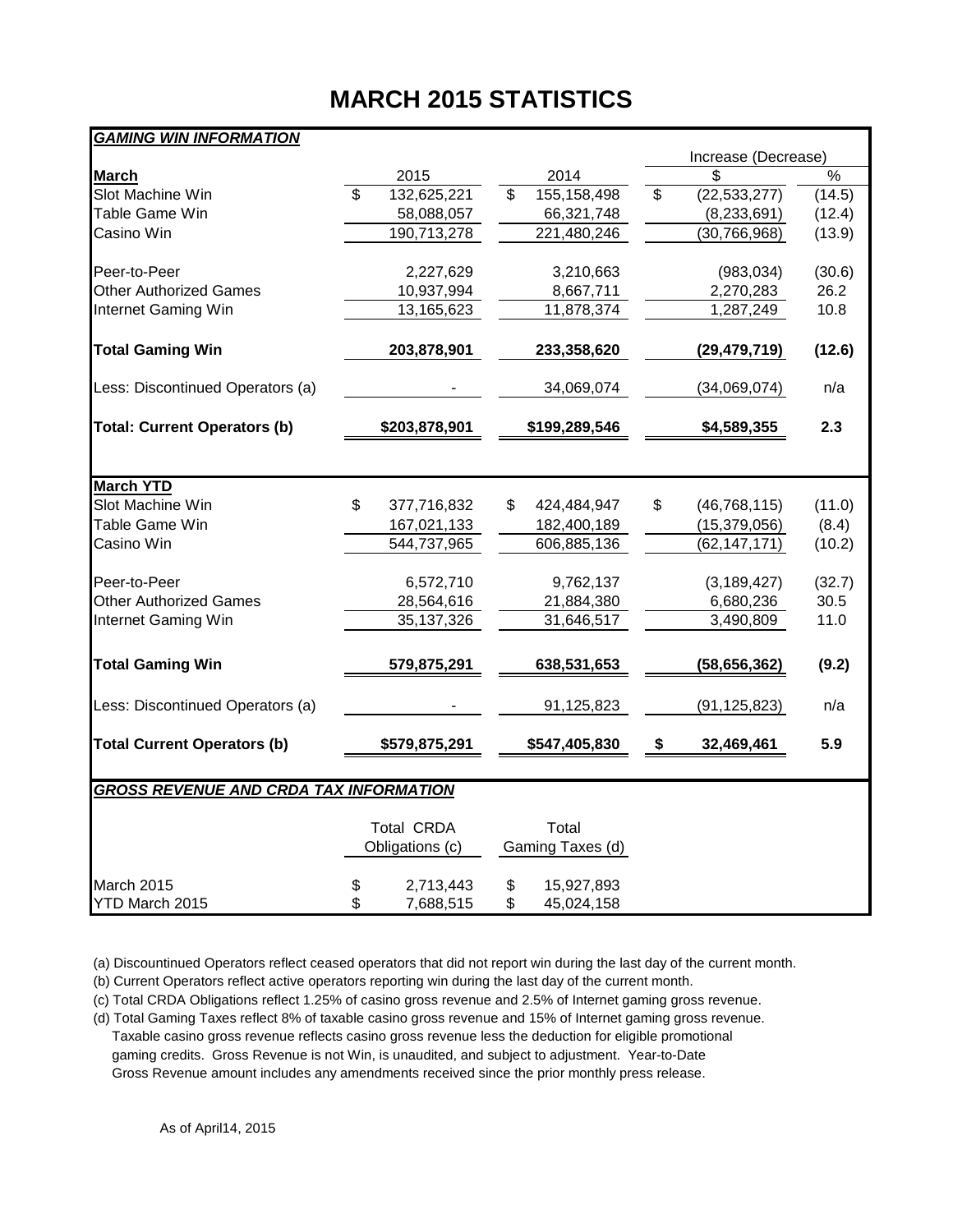### **THE ATLANTIC CITY CASINO INDUSTRY MONTHLY WIN COMPARISON FOR THE MONTH ENDED ENDED MARCH 2015 VERSUS 2014**

| <b>Current Operators</b>            | <b>CASINO WIN</b> |                   | <b>INCREASE</b><br>(DECREASE) |                                          | <b>INTERNET GAMING WIN</b> | <b>INCREASE</b><br>(DECREASE) | <b>TOTAL GAMING WIN</b> |               | <b>INCREASE</b><br>(DECREASE) |
|-------------------------------------|-------------------|-------------------|-------------------------------|------------------------------------------|----------------------------|-------------------------------|-------------------------|---------------|-------------------------------|
|                                     | 2015              | 2014              | $\%$                          | 2015                                     | 2014                       | $\%$                          | 2015                    | 2014          | $\%$                          |
| <b>Bally's AC</b>                   | \$<br>15,888,226  | 17,880,645<br>\$  | (11.1)                        | $\mathbb{S}$<br>$\overline{\phantom{a}}$ | $\mathbb{S}$               | n/a                           | \$<br>15,888,226        | \$17,880,645  | (11.1)                        |
| Borgata                             | 56,027,479        | 51,510,475        | 8.8                           | 4,192,024                                | 4,395,734                  | (4.6)                         | 60,219,503              | 55,906,209    | 7.7                           |
| Caesars                             | 23,266,883        | 24,249,604        | (4.1)                         |                                          | $\overline{\phantom{a}}$   | n/a                           | 23,266,883              | 24,249,604    | (4.1)                         |
| Caesars Interactive NJ              |                   |                   | n/a                           | 2,815,328                                | 3,716,873                  | (24.3)                        | 2,815,328               | 3,716,873     | (24.3)                        |
| Golden Nugget                       | 16,233,746        | 12,894,088        | 25.9                          | 2,961,730                                | 677,746                    | 337.0                         | 19,195,476              | 13,571,834    | 41.4                          |
| Harrah's                            | 32,338,149        | 29,017,903        | 11.4                          |                                          | $\overline{a}$             | n/a                           | 32,338,149              | 29,017,903    | 11.4                          |
| Resorts                             | 11,072,265        | 11,244,326        | (1.5)                         | $154,071$ (c)                            | $-$ (c)                    | n/a                           | 11,226,336              | 11,244,326    | (0.2)                         |
| Tropicana                           | 21,119,058        | 22,179,868        | (4.8)                         | 3,042,470                                | 1,895,826                  | 60.5                          | 24, 161, 528            | 24,075,694    | 0.4                           |
| Trump Plaza (Internet)              |                   |                   | n/a                           | $-$ (d)                                  | 509,556 (d)                | n/a                           |                         | 509,556       | n/a                           |
| Trump Taj Mahal                     | 14,767,472        | 19,116,902        | (22.8)                        |                                          |                            | n/a                           | 14,767,472              | 19,116,902    | (22.8)                        |
| <b>Total: Current Operators (a)</b> | 190,713,278       | 188,093,811<br>\$ | 1.4                           | \$13,165,623                             | \$11,195,735               | 17.6                          | 203,878,901             | \$199,289,546 | 2.3                           |
| Discontinued Operators (b)          |                   | 33,386,435        | n/a                           |                                          | 682,639                    | n/a                           |                         | 34,069,074    | n/a                           |
| <b>Total: Industry</b>              | 190,713,278<br>\$ | \$221,480,246     | (13.9)                        | \$13,165,623                             | \$11,878,374               | 10.8                          | \$203,878,901           | \$233,358,620 | (12.6)                        |

(a) Current Operators reflect active operators reporting win during the last day of the current month.

(b) Discountinued Operators reflect ceased operators that did not report win during the last day of the current month.

Discontinued Operators include Atlantic Club, Showboat, Revel, Trump Plaza (land-based), and Taj Mahal (Internet Gaming Win).

(c) Resorts began Internet operations on 2/21/15.

(d) Internet gaming website Betfair.com shifted operations from Trump Plaza to Golden Nugget on November 21, 2014.